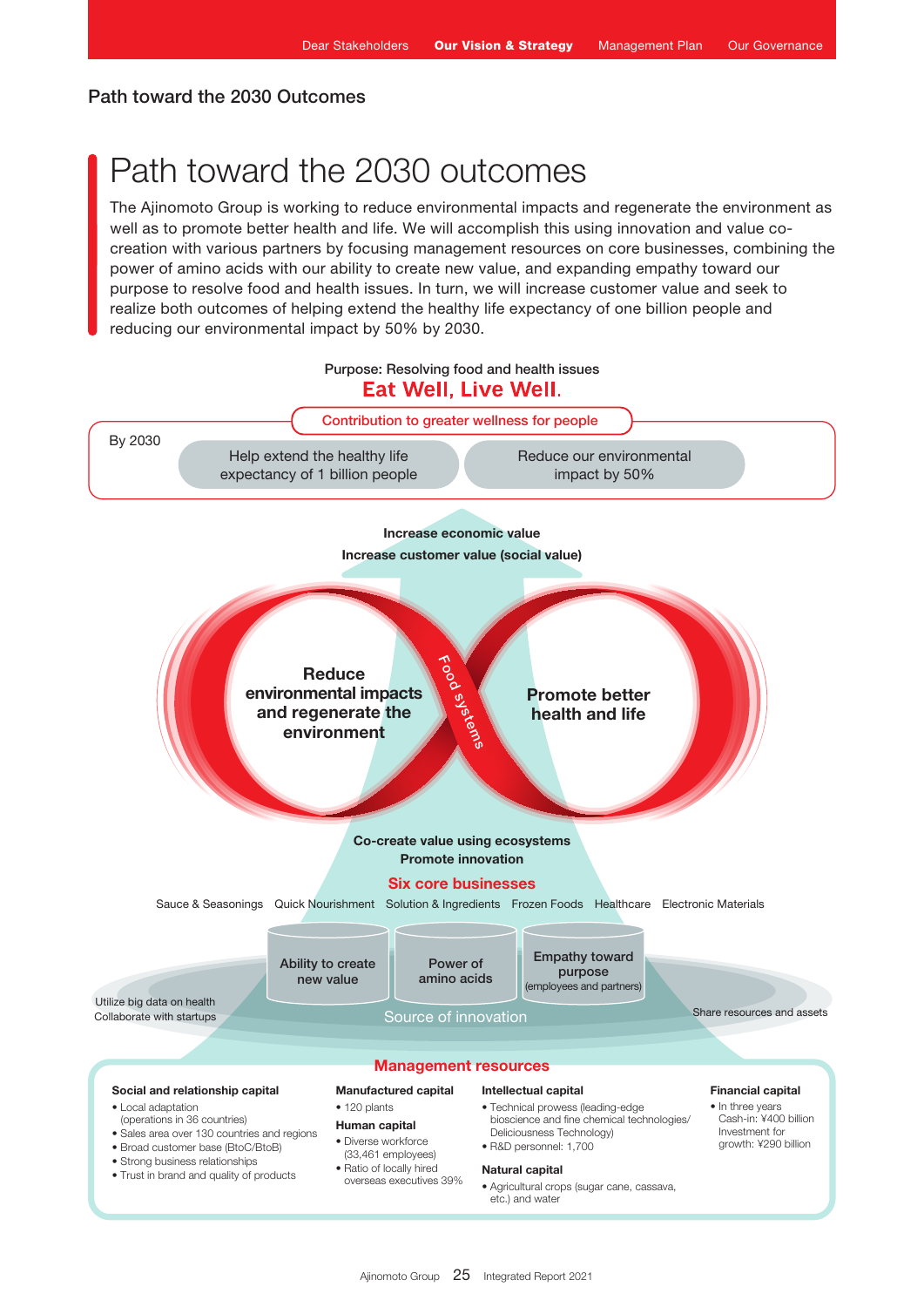# Path toward the 2030 Outcomes

## Cycle for increasing corporate value

Similar to its creation of umami seasoning *AJI-NO-MOTO*® from efforts to discover what gave *kombu* (kelp) broth its distinctive taste, the Ajinomoto Group has expanded the possibilities with the power of amino acids while refining its ability to create new value, extending its business reach from foods into healthcare and electronic materials. Also, by fostering empathy toward our purpose, we have enhanced employees' ASV engagement and built ecosystems with diverse partners linking this purpose. Looking ahead, we will increase customer value using value co-creation driven by innovation and ecosystems, and sustainably enhance corporate value by continuously implementing the cycle for creating economic value.

### Social value created

The Ajinomoto Group's business is supported by the sustainability of food sources, such as main raw materials and ingredients that form the foundation of deliciousness and nutrition. Currently, we are approaching the planetary boundaries, requiring urgent countermeasures to regenerate the natural environment. Therefore, first we will work to make food systems that deliver foods to customers more resilient while reducing environmental impacts by responding to climate change among others. Through these efforts we will also contribute to the regeneration of the environment.



Making delicious food and selecting the right ingredients based on nutritional balance for someone special and enjoying time together over a meal—such daily repetition is said to extend healthy life expectancy. We will promote better health and life where healthy habits become second nature. We will accomplish this through the provision of such value as making meals tasty and enjoyable and helping people become more positive and proactive closely in tune with the daily living of consumers using initiatives under the basic stance of Nutrition Without Compromise.



The pages that follow contain recognition of the external environment surrounding the Ajinomoto Group, materiality items that have a substantial impact on our ability to create value through ASV, strength of our businesses, and approach to reducing environmental impacts and to nutrition.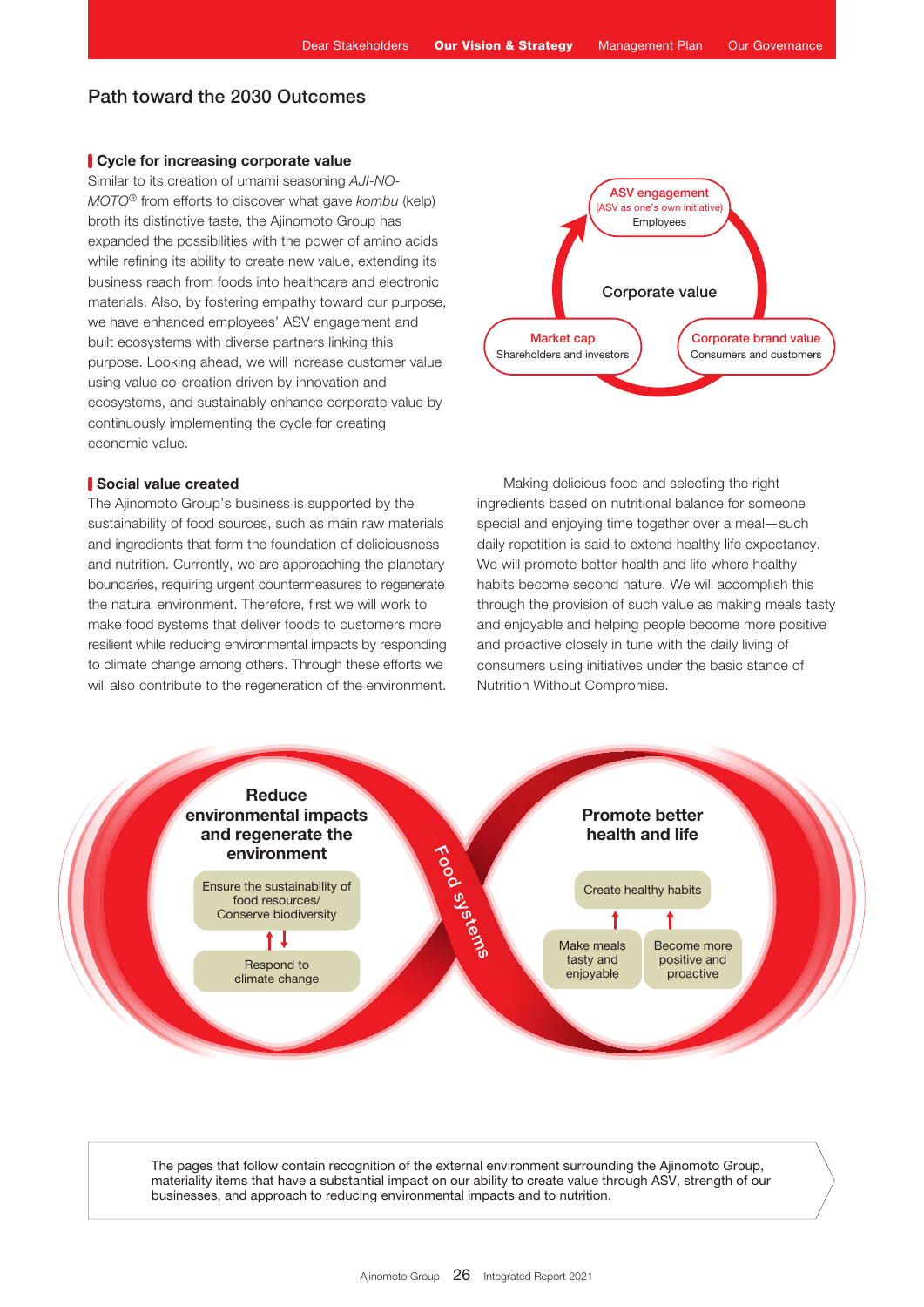## Understanding of External Environment and Materiality

# Materiality items that have a substantial impact on our ability to create value

The Ajinomoto Group has developed the following understanding of the macro environment that is deeply related to the creation of outcomes and realization of its vision. Using this understanding, we identified materiality items, which we continuously review based on the latest social conditions and the feedback and expectations of our stakeholders.



\*1 United Nations (UN), 2019 \*2 Food and Agriculture Organization of the UN, 2017 \*3 UN, 2020 \*4 Intergovernmental Panel on Climate Change, 2013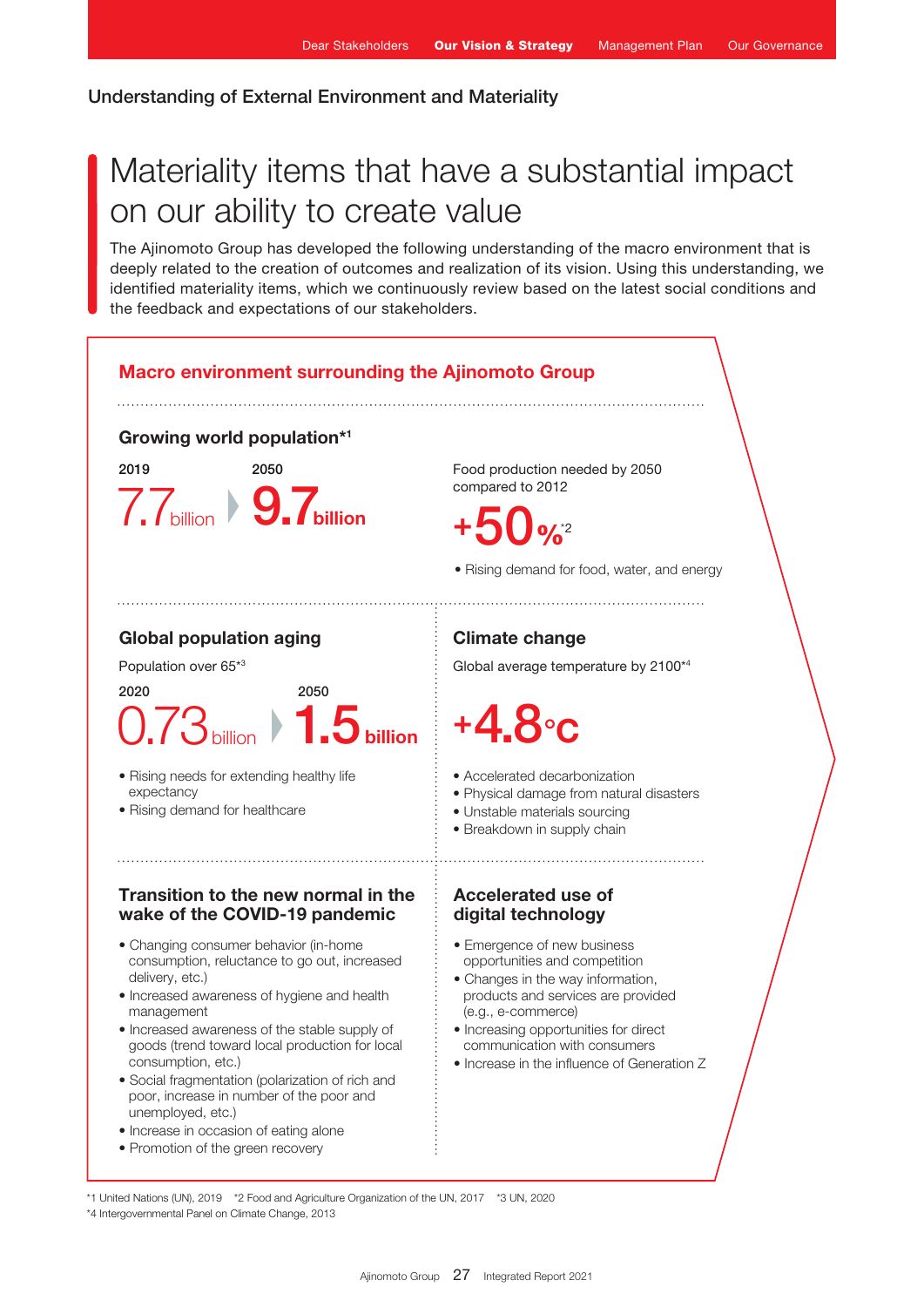# Understanding of External Environment and Materiality

## How we identify material issues

The Ajinomoto Group identifies materiality items that have a substantial impact on its ability to create value in the short, medium, and long term through ASV, taking into account changes in the macro environment. Once we identify opportunities and risks from materiality items, we define their orders of importance and priority, then reflect these matters in our business activities.

We conduct annual reviews of our materiality items, revising content based on the latest social conditions and the feedback and expectations of our stakeholders.

For details, please see the Ajinomoto Group Sustainability Data Book 2021 (scheduled to be published on September 30, 2021).

For details, please see Ajinomoto Group Materiality. [https://www.ajinomoto.com/sustainability/pdf/2020/materiality\\_en\\_2106.pdf](https://www.ajinomoto.com/sustainability/pdf/2020/materiality_en_2106.pdf)

| FY2015          | Select/sort materiality items                                                                                                                                |  |  |
|-----------------|--------------------------------------------------------------------------------------------------------------------------------------------------------------|--|--|
| FY2016          | Conduct surveys of the SDGs experts<br>(Survey conducted to review the Group's issues<br>and approach taking into account the SDGs<br>announced in 2015)     |  |  |
| FY2017          | Analyze the relationship between the SDGs and<br>materiality<br>Conduct dialogue with diverse stakeholders                                                   |  |  |
| FY2018-<br>2019 | Review and revise materiality<br>(Narrowed materiality items from 26 to 11)<br>• Interviews with outside experts<br>• Verification by the Board of Directors |  |  |
| FY2020-         | Conduct annual review of materiality                                                                                                                         |  |  |

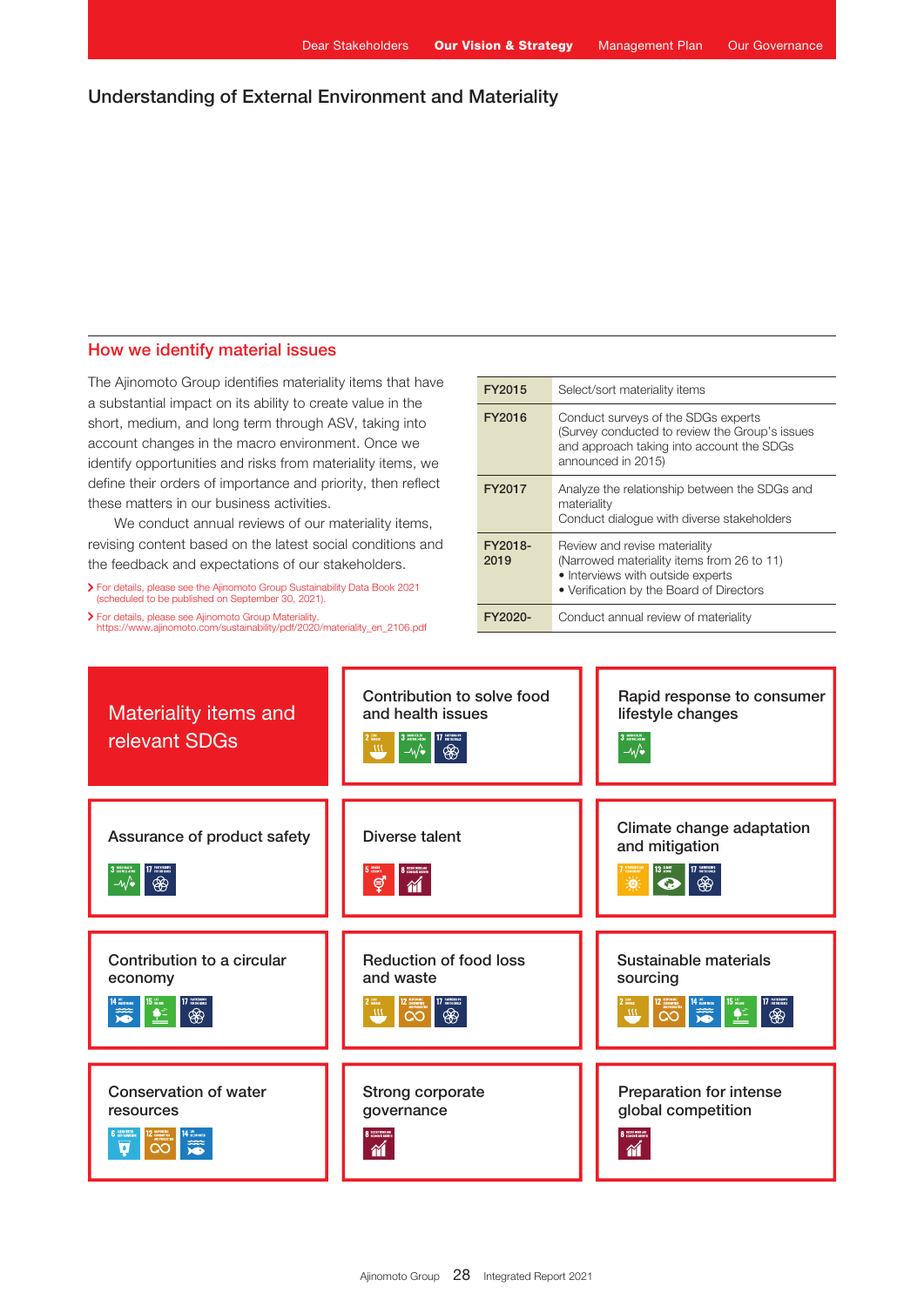# Strengths of Our Businesses

# Advanced technologies and local adaptation underpinned by ASV

Our core competencies are leading-edge bioscience and fine chemical technologies centered on amino acid research and local adaptation based on our deep understanding of countries and regions. Around 33,000 employees are working to implement ASV by combining and evolving these core competencies.



R&D investment: R&D personnel: 1,700  $_{\rm approx}$ ¥87 $_{\rm billion}$ (FY2020–2022) Leading-edge bioscience and fine chemical technologies

We engage in the food products business, which leverages Deliciousness Technology born from our refinement of leading-edge bioscience and fine chemical technologies centered on amino acid research as well as the healthcare and electronic materials businesses utilizing the functions of amino acids and proprietary technologies (see pp.31–32). Today, we employ around 1,700 people in R&D positions at dozens of research hubs in 14 countries around the world. These specialists in the fields of foods, fermentation/biotechnology, chemistry, and engineering conduct R&D while working closely together with other regions to combine technologies cross-functionally.

#### Boosting competitive advantages

Following the reorganization of our R&D structure, in 2020, we renamed the R&D Planning Dept. to the Research & Business Planning Dept. These are to address an intensely changing market environment and diversifying customer and consumer needs. The Research & Business Planning Dept. spearheads Group-wide efforts to establish research themes, allocate resources, develop human resources, and business operation during the market introduction period. We aim to initiate R&D from the perspective of what kind of value we will provide to what our customers want, not what we want to create, and we are developing open innovation in conjunction with our business.

See pp.31–32 "Our leading-edge bioscience and fine chemical technologies."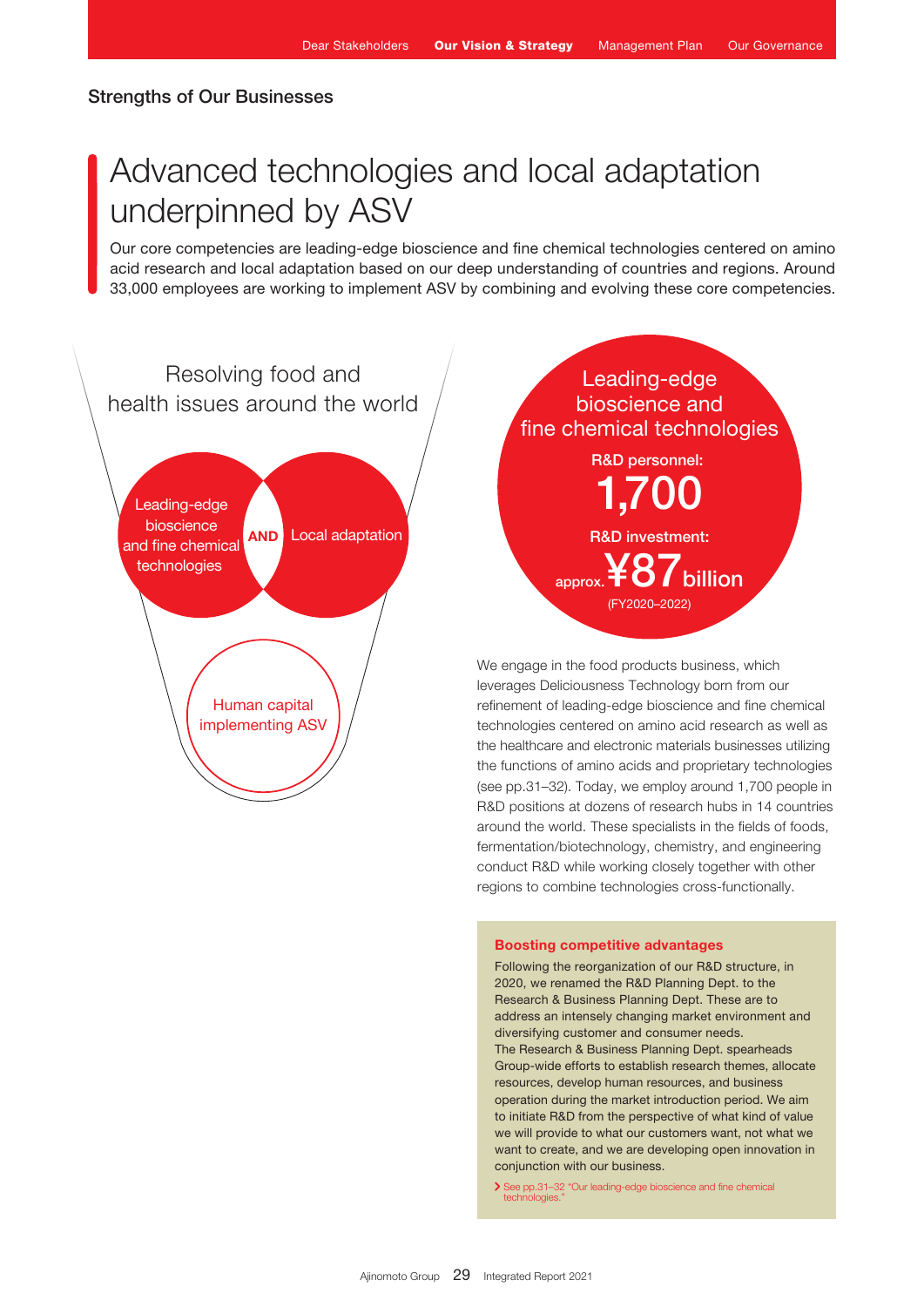# Strengths of Our Businesses



We supply the right products and services tailored to each market based on in-depth understanding and analysis of customer and consumer needs in each country and region. Capitalizing on our strengths of localized sales and marketing capabilities, in the food products business, for instance, we supply seasonings, quick nourishment, and frozen foods contributing to the increased deliciousness and improved nutrition tailored to the local food preferences in more than 130 countries and regions spanning the globe. We have captured the top global market share in the dry savory segment.

\* Umami seasonings and flavor seasonings

### Boosting competitive advantages

In recent years, the diversification of consumer lifestyles and values has changed people's eating habits as well. With these changes in mind, we are stepping up development and sales of seasonings that can reduce cooking time and products considerate of health and nutritional needs. We are also strengthening collaboration with local distributors and other stakeholders. This will help us to better penetrate localized products based on a deeper understanding of consumer needs as well as improve our future marketing and sales strategies.



To realize ASV and grow sustainably, it is essential that our diverse workforce can contribute their skills in the most appropriate role suited to their abilities. We are now working to foster an innovative corporate culture through promoting ASV as one's own initiative, skills development, along with diversity and inclusion. We are also working to create a workplace environment where employees with differing strengths can contribute their skills while feeling highly engaged in their work.

## Boosting competitive advantages

During fiscal 2020–2022, we plan to increase investment in our people by around 2.5 times compared to fiscal 2017–2019, and we have adopted productivity per employee as a KPI for monitoring the outcome of our investments. Also, we are stepping up skills development to increase employee literacy including digitalization, nutrition, and the environment in order to increase the issue-solving abilities of each and every employee. The promotion of diversity and inclusion is positioned as an important management strategy, and we are establishing systems to achieve diverse work styles and diverse career paths.

> See pp.57-60 "Transform Management of Human Resources and Organization."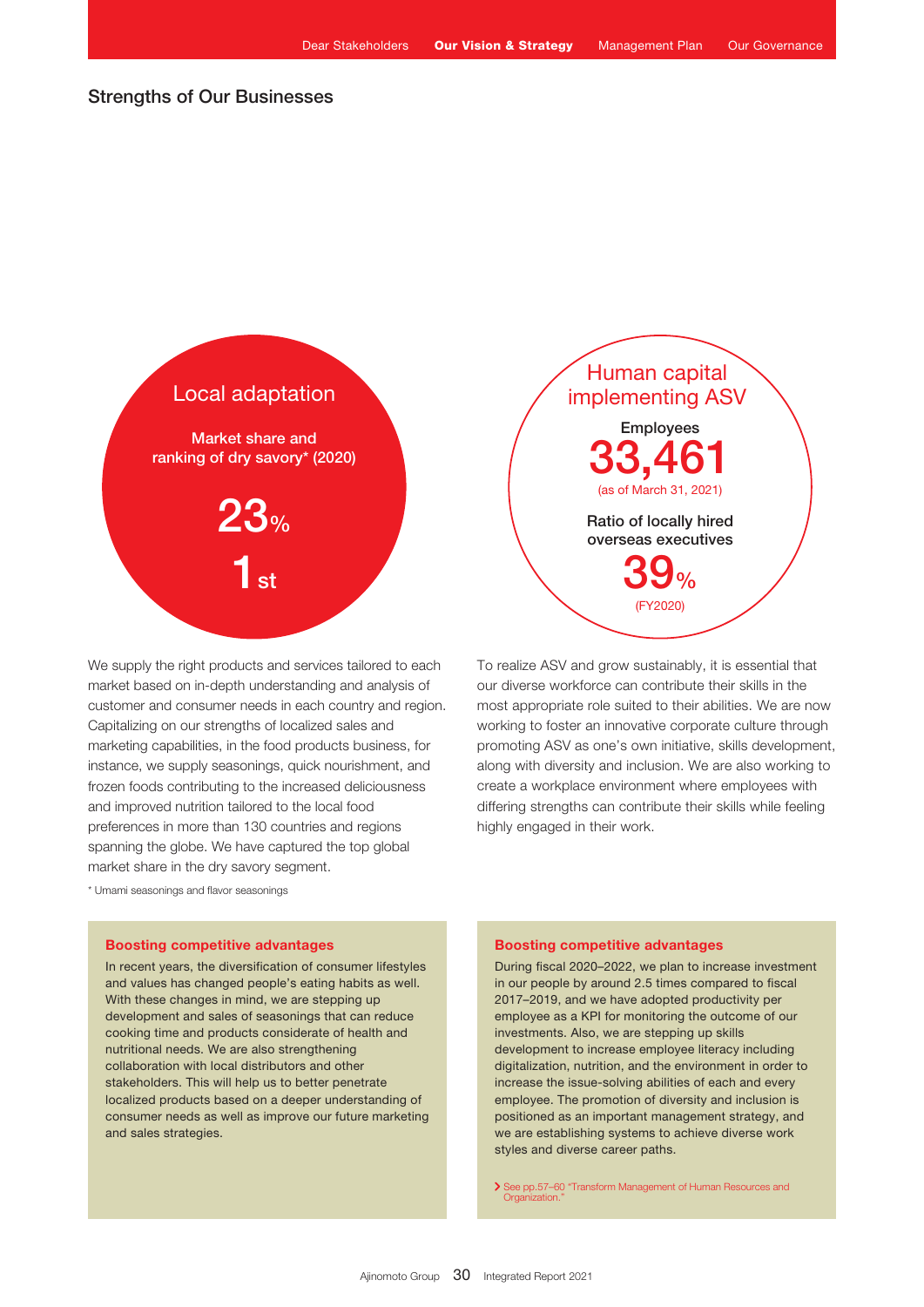# Our leading-edge bioscience and fine chemical technologies

Glutamic acid, an amino acid, represents the essence of umami. The Ajinomoto Group has carried out research centered on amino acids for more than a century since its founding, thereby cultivating and enhancing leading-edge bioscience and fine chemical technologies. In turn, these technologies gave rise to our proprietary Deliciousness Technology. Looking ahead, we will continue to address customer needs leveraging our unique key ingredients and technical prowess.

#### Development of amino acid-related technologies

# Evaluation and analysis

Technologies analyzing and elucidating deliciousness, nutrition, and function

## Processing and designing

Technologies for processing and designing various raw materials with formulation, film formation, and molecular design

# **Synthesis**

Technologies for producing various products using chemical reactions from various raw materials including amino acids

## **Fermentation**

Technologies for producing amino acids and nucleotides through fermenting starch and molasses using microorganisms



## The power of amino acids

About 20% of the human body is made up of amino acids, which are essential to all living things. Amino acids function to create delicious meals, promote growth, and support physical health, etc. We are looking to deliver new value by pursuing these functions scientifically, and using our proprietary technologies and ingredients.



The four functions of amino acids

- Flavoring function •Create delicious meals
- Nutrition
- •Promote growth
- •Development and recovery
- Physiological function
- •Support physical health
- **Reactivity** •Create new functions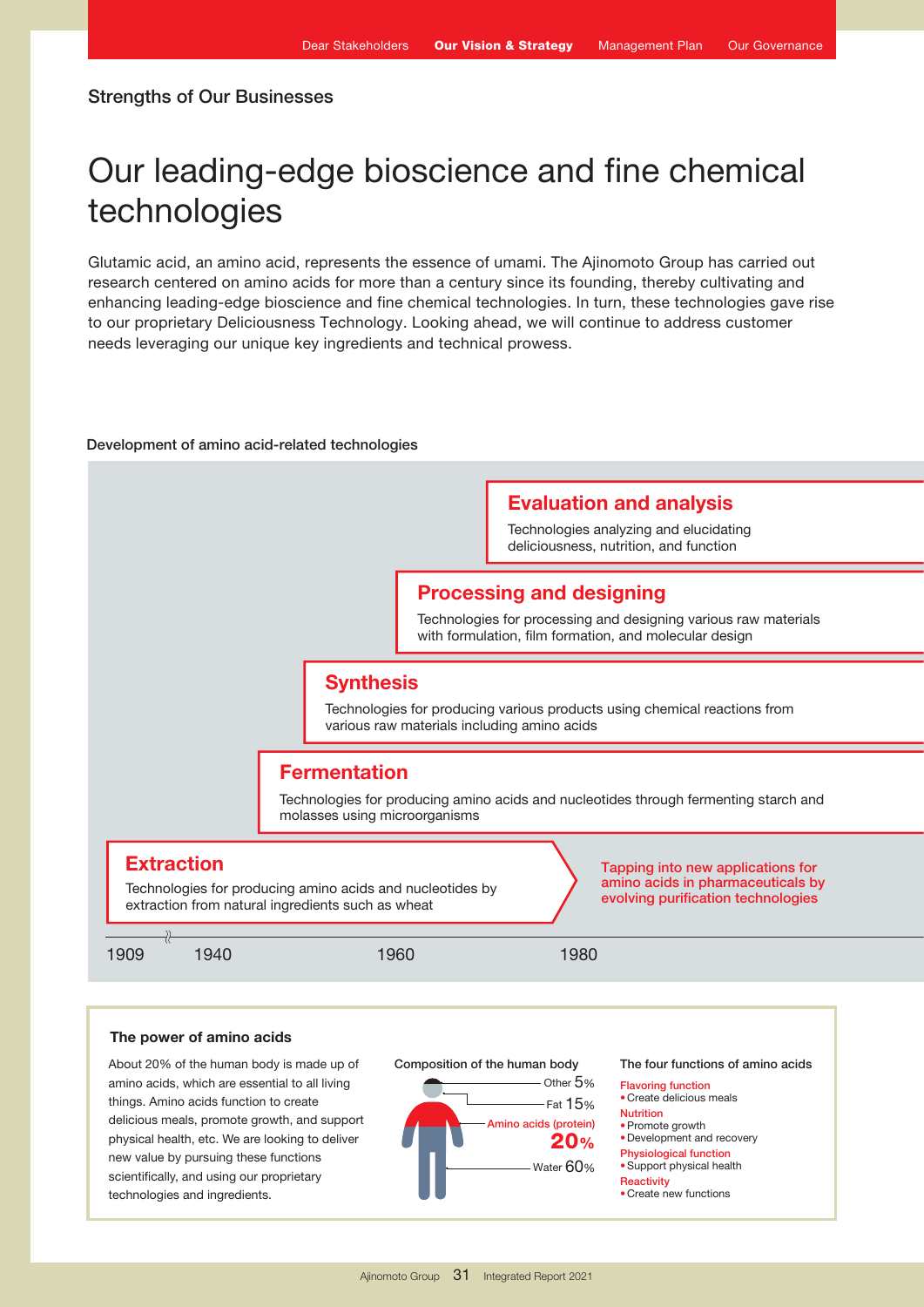# Strengths of Our Businesses

## Latest example

## Verbalizing the sense of deliciousness with *AJI-PMap*®

When we eat, we determine whether a food is delicious using our five senses of sight, hearing, smell, touch, and taste. The Group has developed a proprietary technology called *AJI-PMap*® that verbalizes and quantifies the characteristics for maximizing the sense of deliciousness using statistical analysis technology. *AJI-PMap*® can increase the speed of recipe development for products by reproducing deliciousness based on taste characteristics that has been verbalized and quantified.



Sense-based recognition

Taste

*AJI-PMap*®

Verbalizing and quantifying taste characteristics

急



We were the first in the world to successfully develop a film produced from liquid resin called *Ajinomoto Build-up Film*® (*ABF* ) based on the technologies gained through our production of amino acids. *ABF* is used as an interlayer insulating material for semiconductor packages for high-performance central processing units (CPUs), considered the brain of PCs.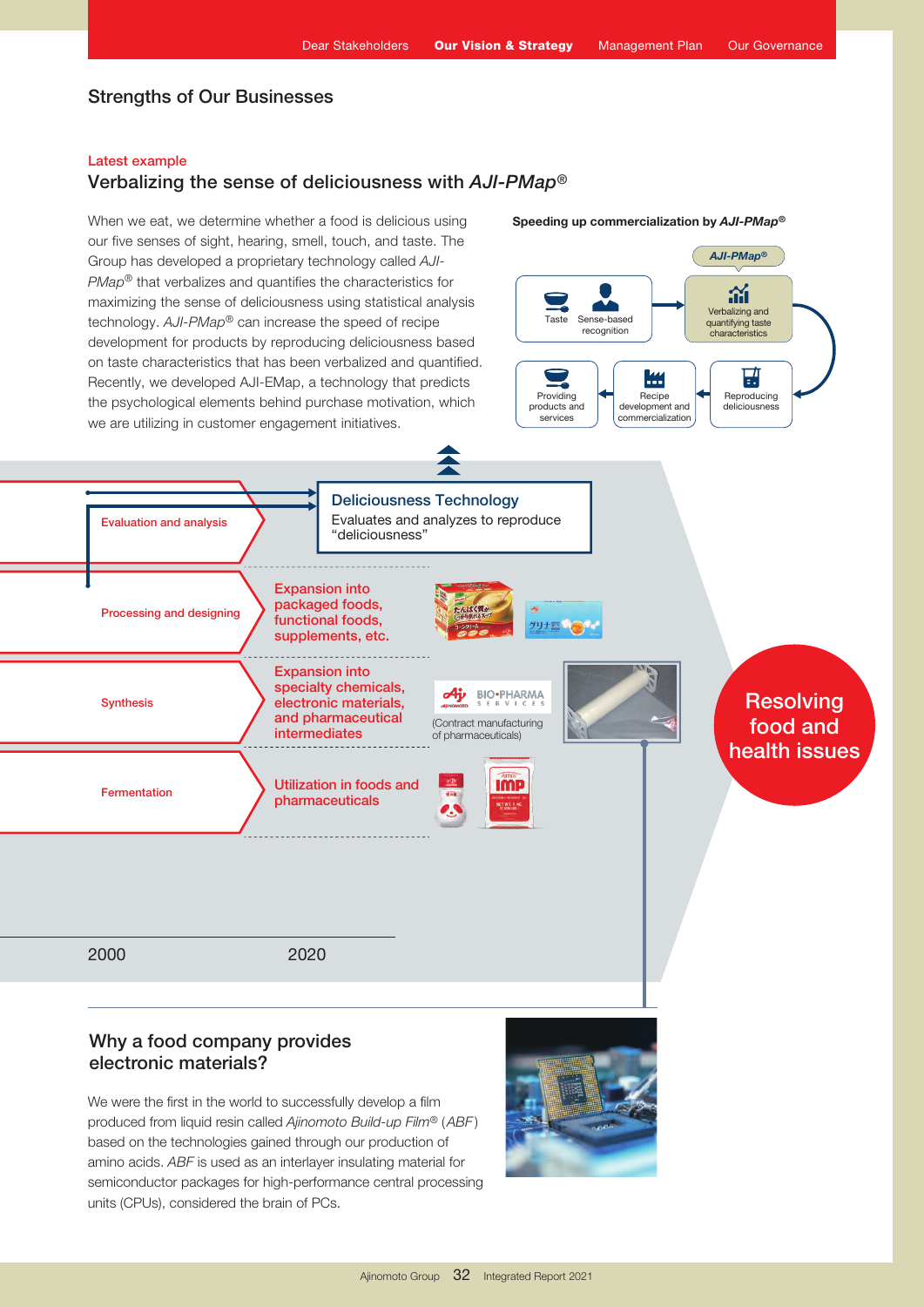# Initiatives aimed at realizing our outcomes

Our business operations are supported by sound food systems based on stable food resources and the vibrant natural environment. We have set medium- to long-term targets and KPIs for both reducing our environmental impact by 50% and helping extend the healthy life expectancy of one billion people. We are steadily moving forward with various initiatives while utilizing our strengths.

## Approach to reducing our environmental impact by 50%

Today, when we are reaching the planetary boundaries, implementing countermeasures to help regenerate the environment is an urgent task for the Ajinomoto Group. We believe that we can only implement initiatives aimed at extending healthy life expectancy in a sustainable manner by reducing our environmental impact, such as responding to climate change, ensuring sustainability of food resources, and conservation of biodiversity. The

2020-2025 Medium-Term Management Plan contains the targets outlined in the table below. In particular, we are focusing efforts on response to climate change, reducing plastic waste, and reducing food loss and waste. For each of these, we have set targets not just for our own activities but also encompassing the entire lifecycle. We aim to achieve them through increased collaboration with outside partners.

### 2020-2025 Medium-Term Management Plan Targets

| Challenges                             |                                                                               | <b>KPIs</b>                                                        |                    | Targets                                                                  | FY2020 (Result)          |
|----------------------------------------|-------------------------------------------------------------------------------|--------------------------------------------------------------------|--------------------|--------------------------------------------------------------------------|--------------------------|
| <b>Respond to</b>                      | Greenhouse gas                                                                | Greenhouse gas emission reduction rate<br>(total of Scope 1 and 2) |                    | FY2025: Reduce by 30% (vs. FY2018)<br>FY2030: Reduce by 50% (vs. FY2018) | 14% reduction            |
| climate change                         | Water risk                                                                    | Water use reduction rate*1                                         |                    | FY2030: Reduce by 80% (vs. FY2005)                                       | 78% reduction            |
|                                        |                                                                               | Recharge rate of drinking water into forest                        |                    | FY2025: 100%+                                                            | 107%                     |
| Create a resource<br>recycling society | Plastic waste                                                                 | Plastic waste                                                      |                    | FY2030: Achieve "Zero"*2                                                 |                          |
|                                        | Food loss and waste                                                           | Food loss and waste reduction rate*3                               |                    | FY2025: Reduce by 50% (vs. FY2018)                                       | 11% increase             |
| Realize<br>sustainable<br>procurement  | <b>Deforestation</b><br><b>Biodiversity</b><br>Human rights<br>Animal welfare | Sustainable<br>procurement<br>ratio                                | Paper              | FY2030: 100% of<br>important materials                                   | 94%                      |
|                                        |                                                                               |                                                                    | Palm oil           |                                                                          | 84%                      |
|                                        |                                                                               |                                                                    | Soybeans           |                                                                          | 68%*4                    |
|                                        |                                                                               |                                                                    | Coffee beans, beef |                                                                          | Start of risk evaluation |

#### Roadmap for reducing our environmental impact by 50%



\*1 Percentage reduction per production volume unit \*2 Eliminating plastics that are released into the environment without being recycled or reused

\*3 From the acceptance of raw materials to delivery to customers \*4 Procured for businesses in Japan

\*5 Science Based Targets: The greenhouse gas reduction goals based on scientific evidence and aligned with the levels set out in the Paris Agreement \*6 An international initiative pursuing the goal of procuring and using 100% renewable energy in business operations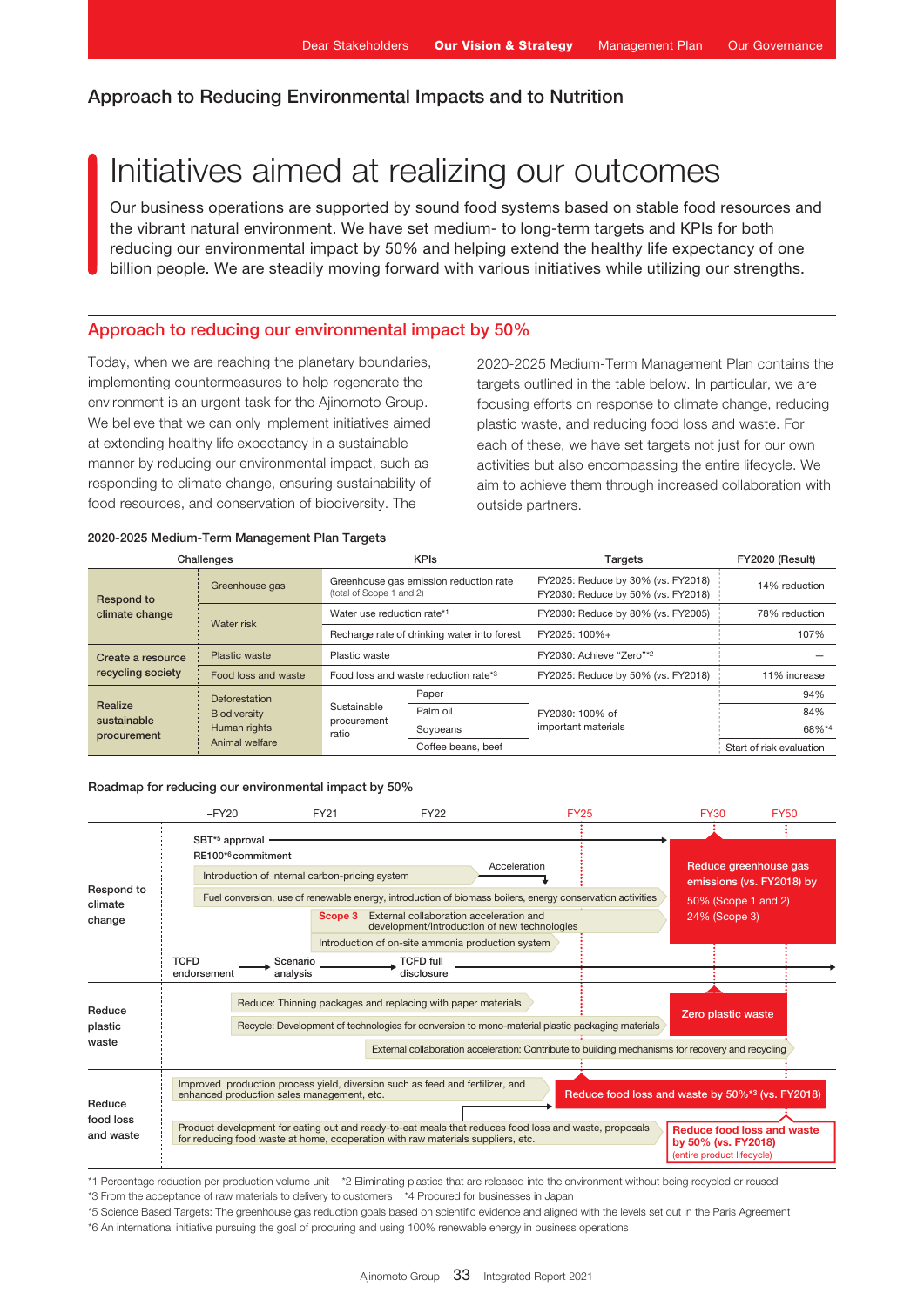## Initiatives and progress of response to climate change

The Ajinomoto Group's greenhouse gas emissions in fiscal 2020 totaled around 1.91 million t-CO<sub>2</sub> for Scope 1<sup>\*1</sup> and Scope 2\*2, which marks a reduction of 14% compared to the base year of fiscal 2018. Scope 3\*3 emissions totaled around 11.79 million t-CO2 for a 1% reduction. This was because some of our plants reduced production volume due to the fallout from the COVID-19 pandemic. In fiscal 2021, we plan to draw up and begin executing a detailed plan for cutting our greenhouse gas emissions in half. Additionally, we plan to formulate decarbonization promotion measures using our internal carbon-pricing system<sup>\*4</sup> and to draw up a plan for working collaboratively with raw materials suppliers on Scope 3 emissions.

As for the scenario analysis based on the TCFD<sup>\*5</sup> recommendations, in fiscal 2019, we conducted analysis

using *AJI-NO-MOTO*® of the potential impact of climate change in fiscal 2050 under the assumption that the average temperature will rise by 2°C by 2100. Following this, in fiscal 2020, we expanded this analysis to cover other mainstay products such as foods and specialty chemicals and analyzed the impacts in fiscal 2030 in the events that the average temperature rises by 2°C and 4°C, respectively, by 2100. In fiscal 2021, we plan to conduct scenario analysis on the impacts in fiscal 2050 using the same assumptions as fiscal 2020.

- \*1 Direct greenhouse gas emissions from sources that are owned or controlled by the organization
- \*2 Indirect emissions from the generation of purchased electricity, heat, or steam consumed by the company
- \*3 Other indirect emissions (product use and disposal and transport, employee commuting and business travel, investment, etc.)
- \*4 A system in which companies set their own internal carbon price to promote low-carbon investment and countermeasures
- \*5 Task Force on Climate-related Financial Disclosures

Main risks identified from scenario analysis and response measures

|                                                          | <b>Risks</b>                                                                                                                                                                          | <b>Measures</b>                                                                                                                                                                                               |
|----------------------------------------------------------|---------------------------------------------------------------------------------------------------------------------------------------------------------------------------------------|---------------------------------------------------------------------------------------------------------------------------------------------------------------------------------------------------------------|
| <b>Financial impact</b><br>due to rising<br>carbon taxes | FY2030: about 20 billion yen<br>FY2040: about 30 billion yen                                                                                                                          | • Introduction of internal carbon-pricing system<br>• Fuel conversion<br>• Use of renewable energy                                                                                                            |
| Raw<br>materials<br>procurement                          | • Instable procurement of agricultural and livestock products<br>due to water stress and increasing occurrence of infectious<br>diseases in livestock<br>• Rising raw materials costs | • Supply stabilization survey and<br>strengthening of management systems<br>• Diversification of procurement partners<br>• Identification of substitute raw materials<br>and reduction of food loss and waste |
| <b>Markets</b>                                           | • Market contraction in Japan due to declining and aging population<br>• Weaker demand for warm meals and drinks due to global warming                                                | • Product development that seizes<br>opportunities                                                                                                                                                            |

For details, please see the Ajinomoto Group Sustainability Data Book 2021 (scheduled to be published on September 30, 2021).

## **Neasures and progress on reducing plastic waste**

We are undertaking Group-wide strategic measures in aiming to reduce plastics that are released into the environment without being reused or recycled to zero by fiscal 2030.

## Goals for fiscal 2030

- Choose to use plastic in the minimum quantity and purpose required for product safety and quality (reduce)
- Switch to using only plastic packaging made of mono-material or recyclable products (recycle)
- Support and contribute to measures for social implementation of collection, sorting, and recycling in countries and regions where our products are manufactured and sold

In order to achieve zero plastic waste, we aim to complete our reduction efforts by fiscal 2025 while developing technologies for converting to mono-material packaging materials; finally switching over to exclusively recyclable materials by fiscal 2030.

The amount of plastic used by the Group in fiscal 2020 totaled 69,000 tons, of which over 90% was used for product packaging. Of this, we have already incorporated mono-materials or paper packaging for approximately 30,000 tons. As for the remaining 40,000 tons, we have started developing technologies for monomaterial packaging materials and implementing reuse measures in fiscal 2020. We are working with Japan Clean Ocean Material Alliance (CLOMA), a platform established to accelerate innovation through closer collaboration among concerned parties across multiple industries, as well as participating in and implementing activities as a partner in global recycling startup TerraCycle's "Loop" initiative that recycles and reuses containers.

We will further consider our theme for technological development and our involvement in the development of plastic recycling systems in each country and region in fiscal 2021.

For details, please see the Ajinomoto Group Sustainability Data Book 2021 (scheduled to be published on September 30, 2021).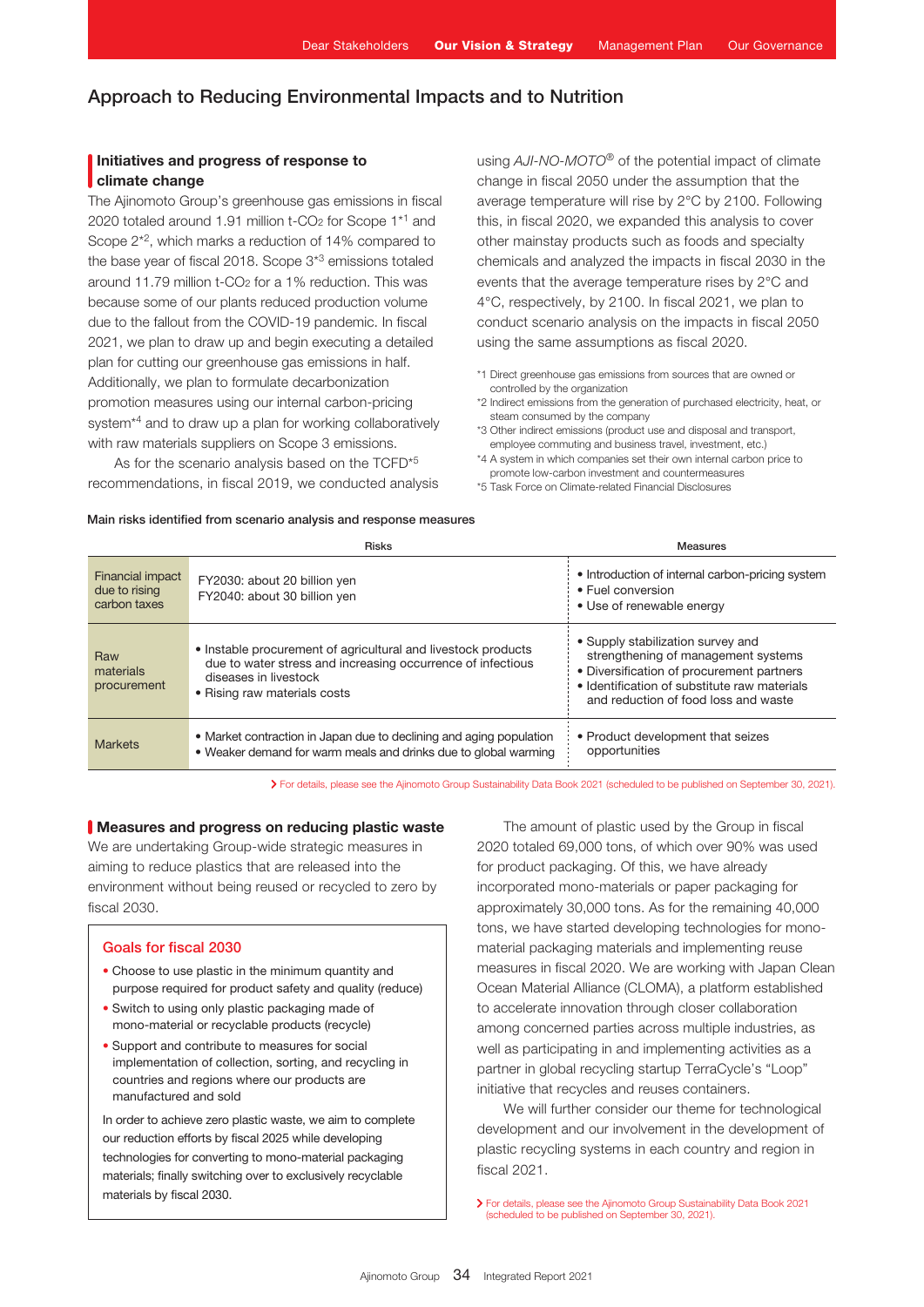## Measures and progress of reducing food loss and waste

The Ajinomoto Group has set out a long-term vision of reducing food loss and waste by 50% across the entire product lifecycle by fiscal 2050 compared to fiscal 2018. We aim to cut food loss and waste in half between acceptance of raw materials and the delivery of products to customers by fiscal 2025 relative to fiscal 2018.

In fiscal 2020, despite measures being implemented to reduce food loss and waste at many of our plants, due partly to the loss incurred at the time of launching new

products and lines at our frozen foods plant in the United States, the amount of food loss and waste increased by 11% relative to the base year of fiscal 2018.

In fiscal 2021, we will promote yield improvement and incident reduction at each plant as well as examine measuring methods, establishing KPIs and working collaboratively with raw materials suppliers aimed at food loss and waste reduction throughout the lifecycle of our products.

For details, please see the Ajinomoto Group Sustainability Data Book 2021 (scheduled to be published on September 30, 2021).

## Our approach to nutrition

Health issues attributed to diet and lifestyle are growing around the world. These include increasing risk of high blood pressure and heart disease due to excess salt intake, along with frailty in the aged caused by malnutrition. Resolving these issues requires improving nutritional balance in our everyday diet. As a food company closely involved in people's eating, the Ajinomoto Group is promoting initiatives following the basic policy of Nutrition Without Compromise based on three pillars. The first is "taste," where we will use our founding technology to unlock the power of amino acids to provide health value, such as with reduced salt, as well as deliciousness. The second pillar is "access." Aware that food availability is an issue for many people around the world, we will strive to ensure that everyone has access to healthy and nutritious foods through measures ranging

distribution and convenience. Finally, we will focus on "the local way of life." We will adapt our operating models to respect the customs, food preferences, resources, ingredients, and stakeholders of each local market. We will also emphasize addressing social issues and creating individualized responses to diverse values related to food. When nutritious foods taste good, are convenient and easily accessible, and respect local eating habits and preferences, we are able to promote the long-term intake of well-balanced meals by consumers.

Aimed at extending the healthy life expectancy of one billion people worldwide by 2030, in 2021 we formulated a commitment that presents a roadmap to improving people's nutrition and relevant KPIs. Going forward, we will continue to promote activities for improving nutrition while closely monitoring the progress of this commitment. from offering quality products and ingredients to improving > For details, please see the Ajinomoto Group Sustainability Data Book 2021 (scheduled to be published on September 30, 2021).



#### Ajinomoto Group's approach to nutrition